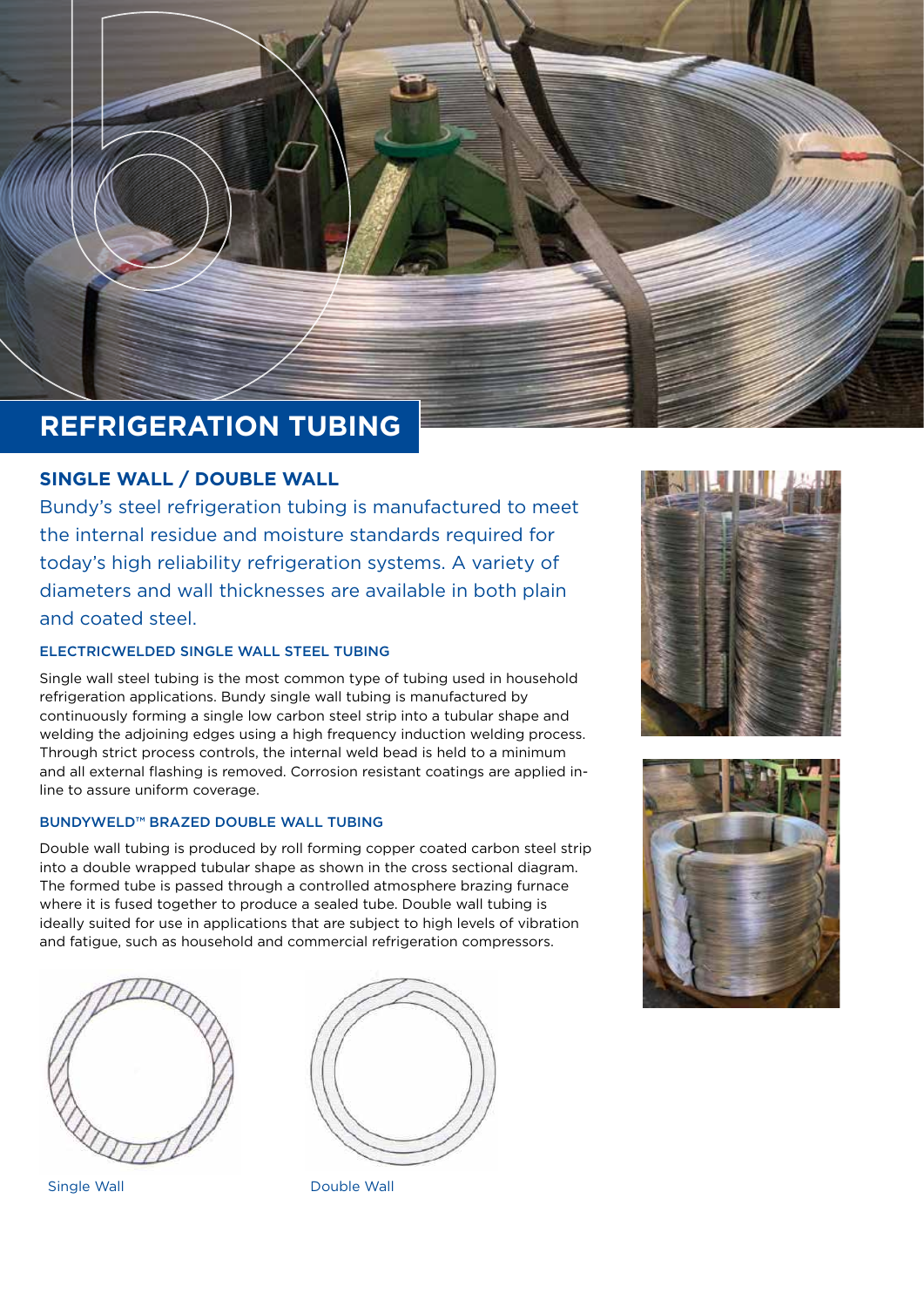## **REFRIGERATION TUBING**

## SINGLE WALL STEEL TUBING

| <b>Diameter</b> | <b>Tolerances</b> |  |  |  |
|-----------------|-------------------|--|--|--|
| 4,00            |                   |  |  |  |
| 4,20            |                   |  |  |  |
| 4,76            |                   |  |  |  |
| 5,00            |                   |  |  |  |
| 6,00            |                   |  |  |  |
| 6,35            | $±$ O,1           |  |  |  |
| 7,00            |                   |  |  |  |
| 8,00            |                   |  |  |  |
| 9,50            |                   |  |  |  |
| 9,75            |                   |  |  |  |
| 10,00           |                   |  |  |  |

| Wall<br><b>Thickness</b> | <b>Tolerances</b>  |  |  |
|--------------------------|--------------------|--|--|
| 0,50                     | $+0,07$<br>$-0.05$ |  |  |
| 0,55                     | $+0,05$<br>$-0.05$ |  |  |
| 0,70                     | $+0.05$<br>$-0.10$ |  |  |
| 0.90                     | $+0,05$<br>$-0,10$ |  |  |

All the tube diameters can be available plain, zinc coated or copper coated.

#### PLAIN TUBE

Plain tube is supplied with its outside surface slightly oiled to improve the resistance to oxidation. Tube shall be kept in dry storages, away from air drafts, humidity or any other corrosive agents

#### HOT DIP ZINC COATING

Tube outside surface can be coated with a layer of zinc whose weight is  $\geq 70$ grams per square meter determined by UNI EN ISO 1460/97. This coating the tube withstands to

> 72 h in salt spray fog test before showing red rust (according to UNI ISO 9227).

### ELECTROLYTIC COPPER COATING

The steel strip from which the tube is made shall be copper coated on both sides with a copper layer ≥1µm. The area along the welding seam, on the outside surface is not coated because of the scarfing operation to remove the excessive bead.